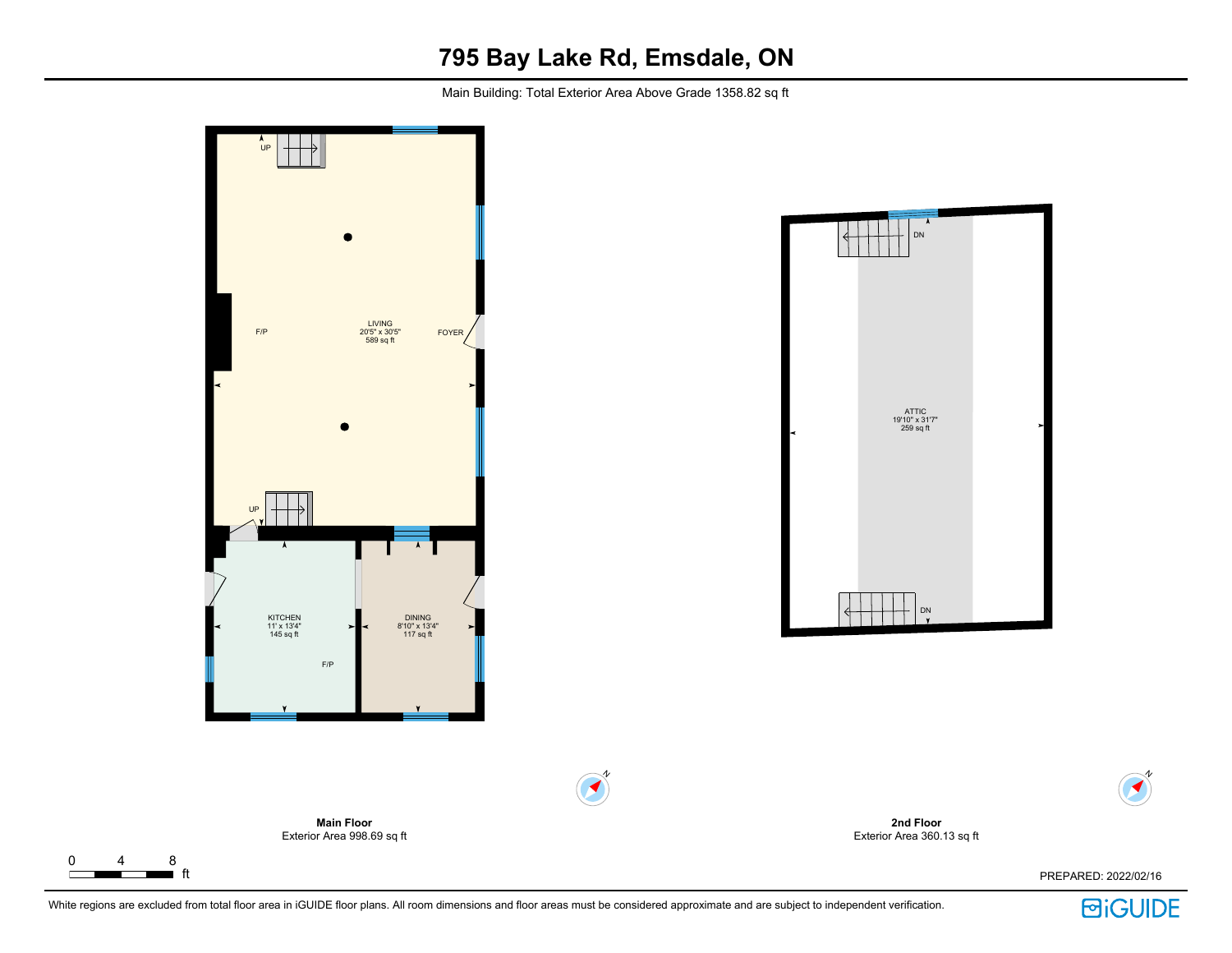## **795 Bay Lake Rd, Emsdale, ON**

**Main Floor** Total Exterior Area 998.69 sq ft Total Interior Area 909.90 sq ft





White regions are excluded from total floor area in iGUIDE floor plans. All room dimensions and floor areas must be considered approximate and are subject to independent verification.

0 4 8

**固iGUIDE**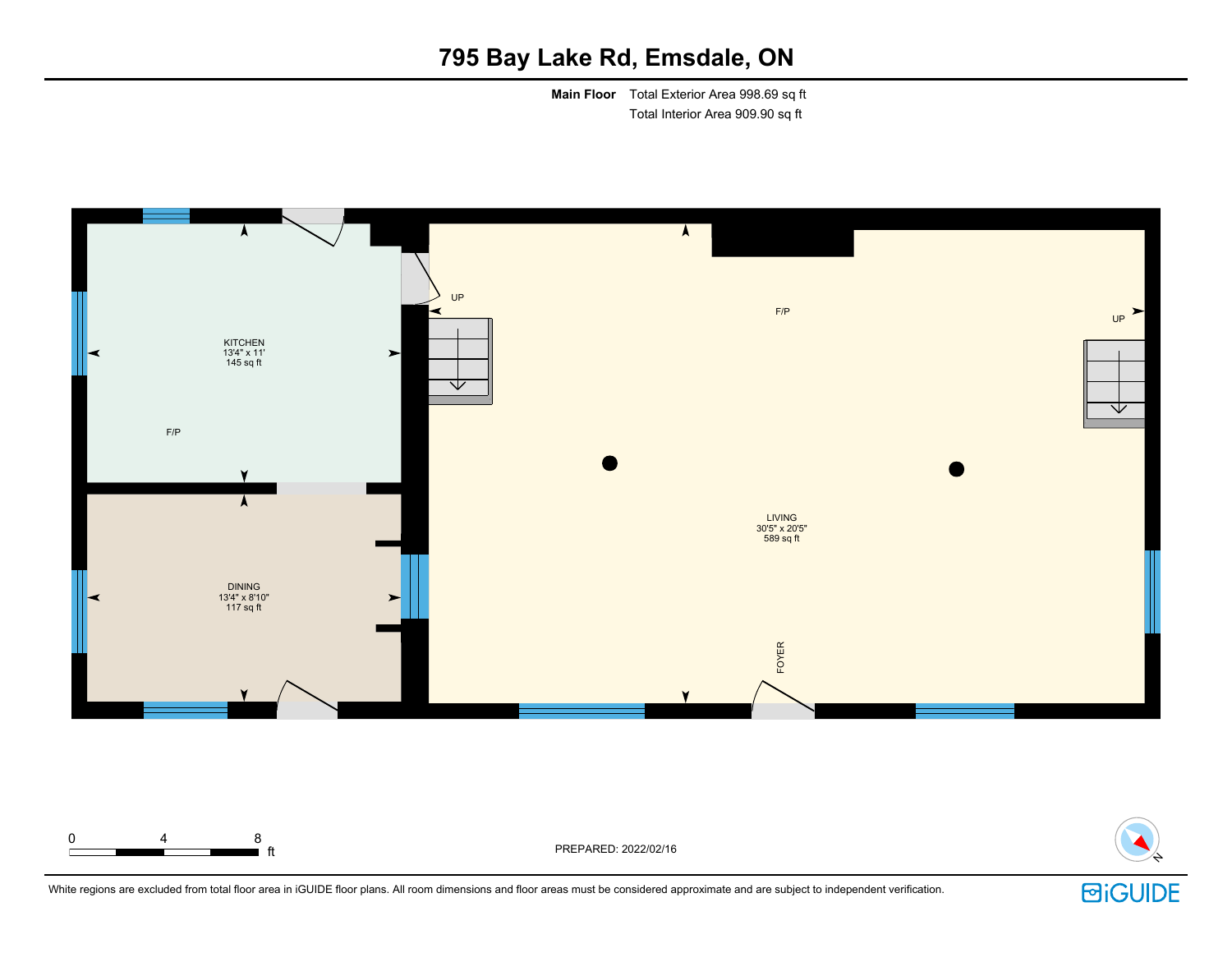# **795 Bay Lake Rd, Emsdale, ON**

**2nd Floor** Total Exterior Area 360.13 sq ft Total Interior Area 289.96 sq ft



White regions are excluded from total floor area in iGUIDE floor plans. All room dimensions and floor areas must be considered approximate and are subject to independent verification.

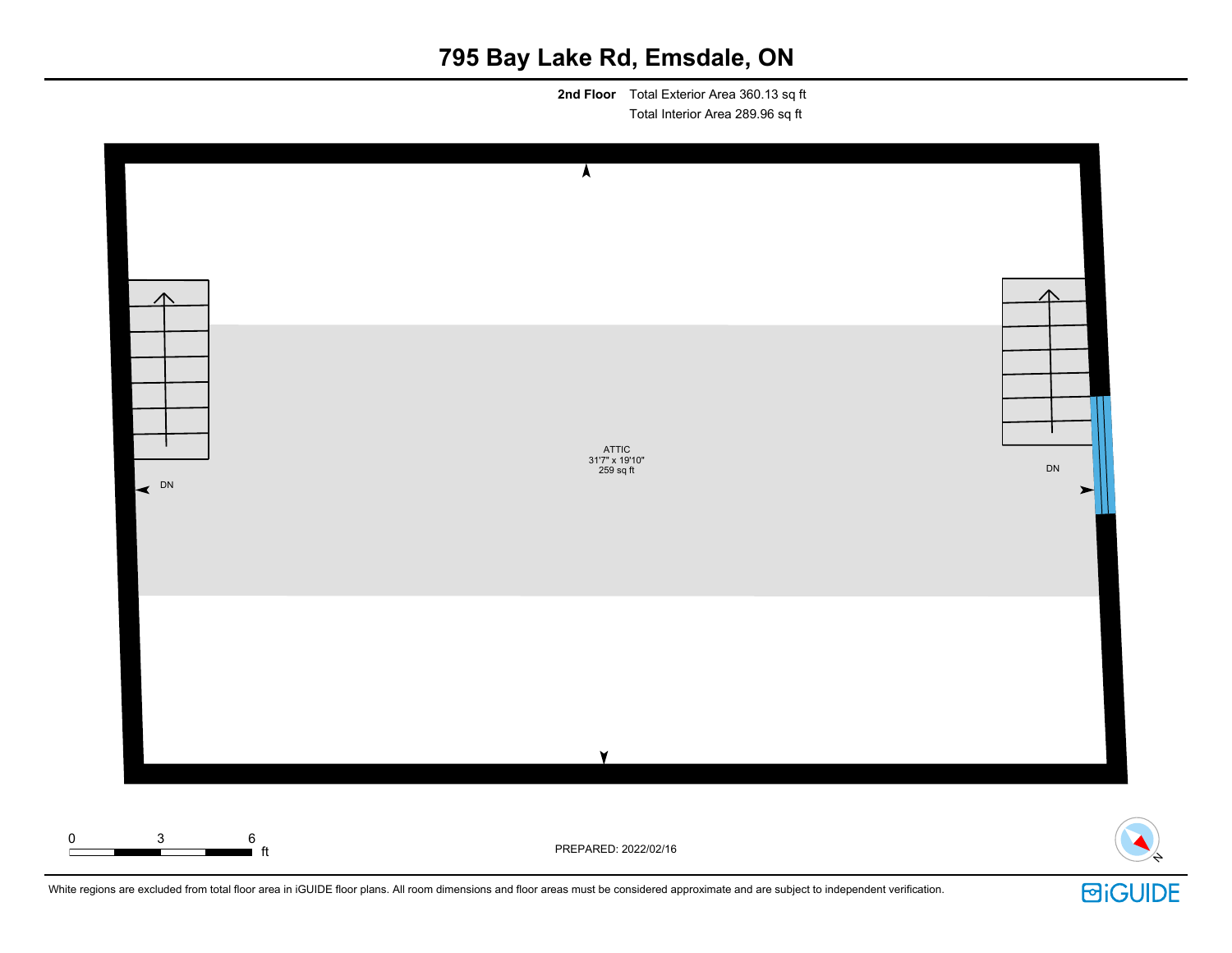## **Property Details**

#### **Room Measurements**

Only major rooms are listed. Some listed rooms may be excluded from total interior floor area (e.g. garage). Room dimensions are largest length and width; parts of room may be smaller. Room area is not always equal to product of length and width.

### **Main Building**

MAIN FLOOR Dining: 8'10" x 13'4" | 117 sq ft Kitchen: 11' x 13'4" | 145 sq ft Living: 20'5" x 30'5" | 589 sq ft

## 2ND FLOOR

Attic: 19'10" x 31'7" | 259 sq ft

### **Floor Area Information**

Floor areas include footprint area of interior walls. All displayed floor areas are rounded to two decimal places. Total area is computed before rounding and may not equal to sum of displayed floor areas.

## **Main Building**

MAIN FLOOR Interior Area: 909.90 sq ft Perimeter Wall Length: 133 ft Perimeter Wall Thickness: 8.0 in Exterior Area: 998.69 sq ft

## 2ND FLOOR

Interior Area: 289.96 sq ft Perimeter Wall Length: 105 ft Perimeter Wall Thickness: 8.0 in Exterior Area: 360.13 sq ft

## **Total Above Grade Floor Area**

Main Building Interior: 1199.86 sq ft **Main Building Exterior: 1358.82 sq ft**

Customer Name: Clarke Muskoka Team Customer Company: Royal LePage Lakes of Muskoka Clarke Muskoka Realty Prepared: Feb 16, 2022

Produced by Madden Photography/ 705-321-3146 | pjmadden@sympatico.ca maddenphotography.ca